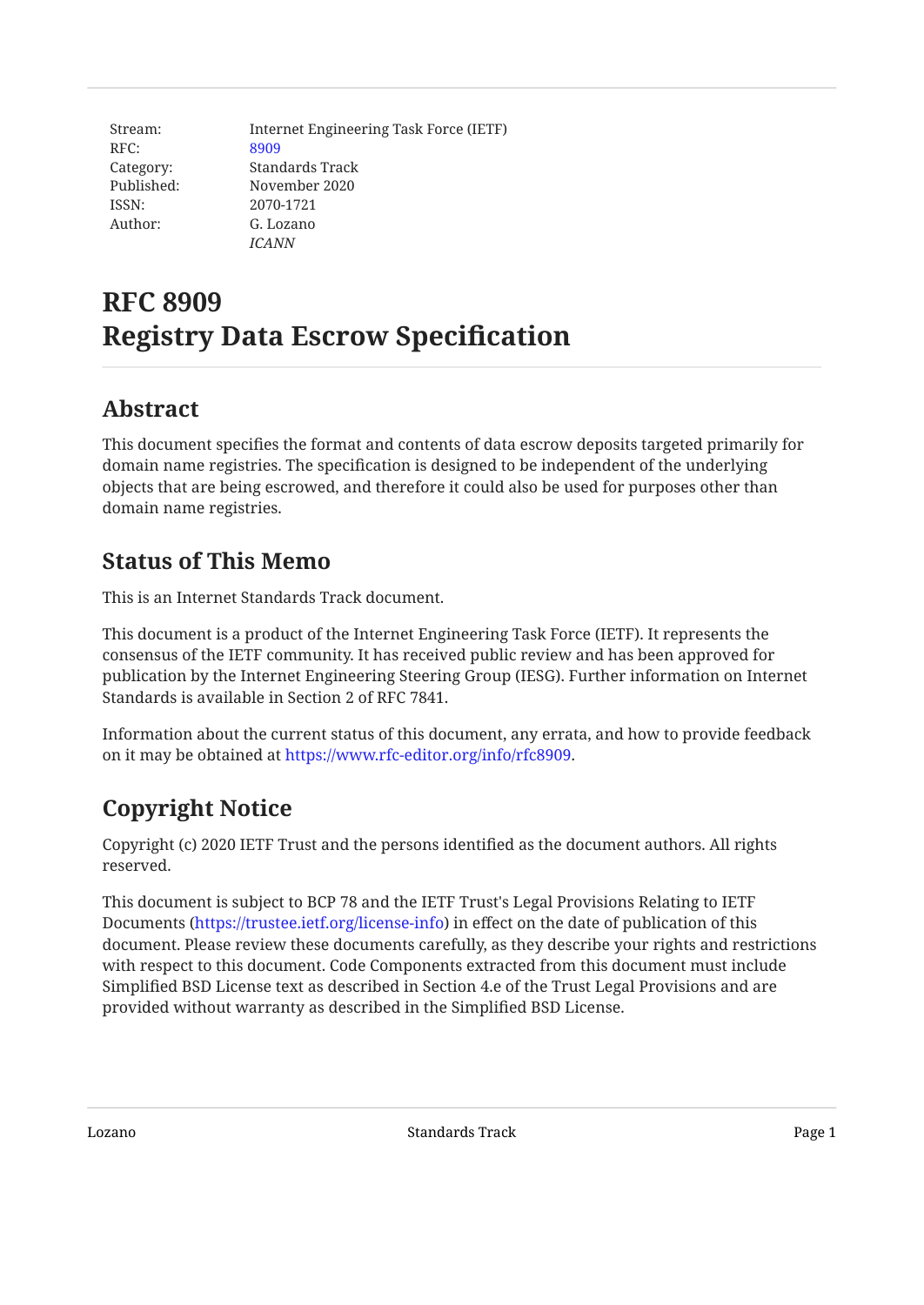## <span id="page-1-0"></span>**[Table of Contents](#page-1-0)**

- [1.](#page-1-1) [Introduction](#page-1-1)
- [2.](#page-2-0) [Terminology](#page-2-0)
- [3.](#page-3-0) [Problem Scope](#page-3-0)
- [4.](#page-4-0) [Conventions Used in This Document](#page-4-0)
	- [4.1.](#page-4-1) [Date and Time](#page-4-1)
- [5.](#page-5-0) [Protocol Description](#page-5-0)
	- [5.1.](#page-5-1) [Root Element <deposit>](#page-5-1)
	- [5.2.](#page-6-0) [Rebuilding the Registry from Data Escrow Deposits](#page-6-0)
- [6.](#page-6-1) [Formal Syntax](#page-6-1)
	- [6.1.](#page-7-0) [RDE Schema](#page-7-0)
- [7.](#page-9-0) [Internationalization Considerations](#page-9-0)
- [8.](#page-9-1) [IANA Considerations](#page-9-1)
- [9.](#page-10-0) [Security Considerations](#page-10-0)
- [10](#page-10-1). [Privacy Considerations](#page-10-1)
- [11](#page-11-0). [Example of a Full Deposit](#page-11-0)
- [12](#page-12-0). Example of a Diff[erential Deposit](#page-12-0)
- [13](#page-13-0). [Example of an Incremental Deposit](#page-13-0)
- [14](#page-13-1). [References](#page-13-1)
	- [14.1](#page-13-2). [Normative References](#page-13-2)
	- [14.2](#page-14-0). [Informative References](#page-14-0)

[Acknowledgments](#page-14-1)

[Author's Address](#page-15-0)

## <span id="page-1-1"></span>**[1. Introduction](#page-1-1)**

Registry Data Escrow (RDE) is the process by which a registry periodically submits data deposits to a third party called an escrow agent. These deposits comprise the minimum data needed by a third party to resume operations if the registry cannot function and is unable or unwilling to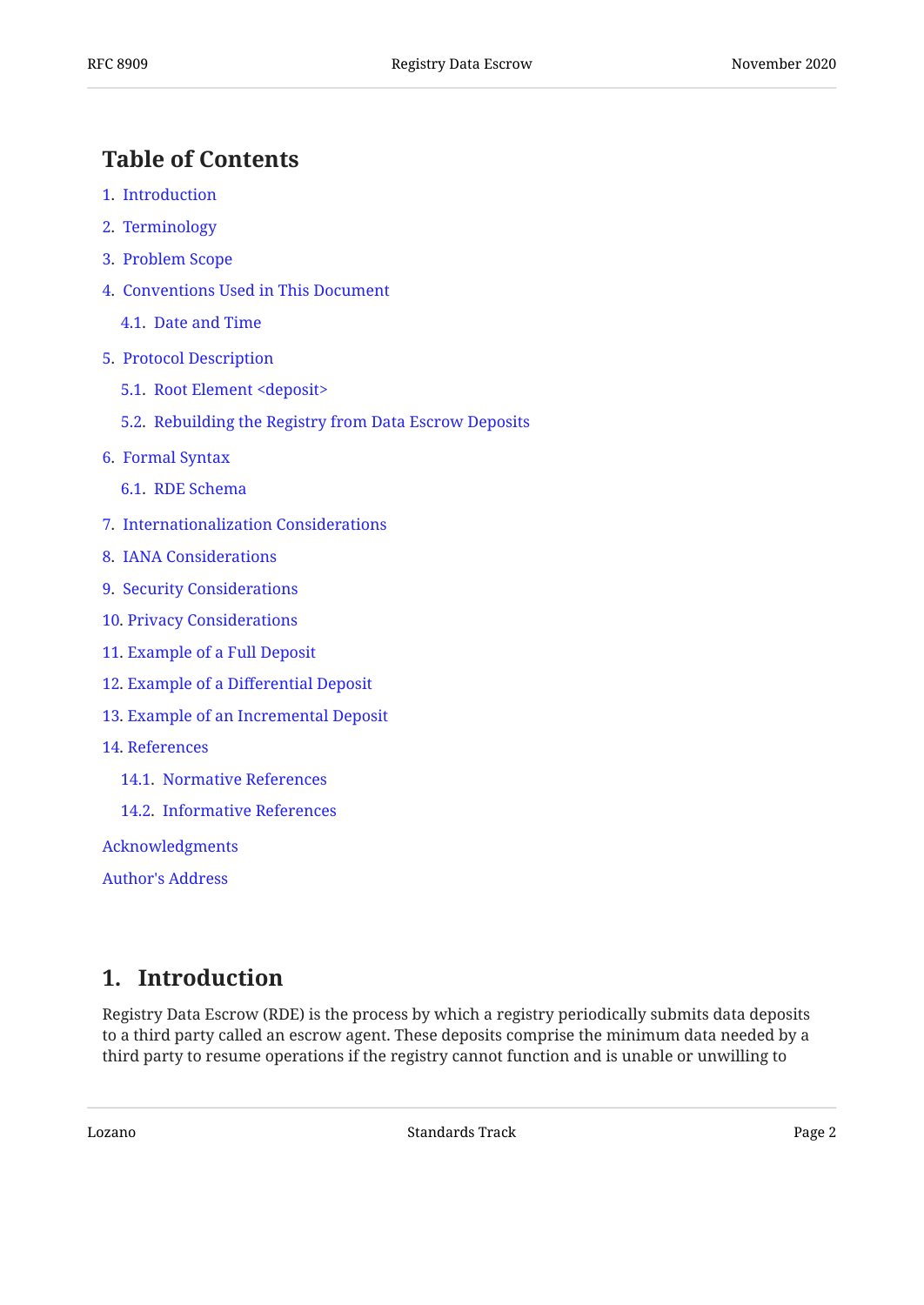facilitate an orderly transfer of service. For example, for a domain name registry or registrar, the data to be deposited would include all of the objects related to registered domain names, e.g., names, contacts, name servers.

The goal of data escrow is higher resiliency of registration services, for the benefit of Internet users. The beneficiaries of a registry are not just those registering information there but also the users of services relying on the registry data.

In the context of domain name registries, registration data escrow is a requirement for generic Top-Level Domains (gTLDs) (e.g., Specification 2 of the ICANN Base Registry Agreement; see [[ICANN-GTLD-RA-20170731\]](#page-14-2)), and some country code TLD (ccTLD) managers are also currently escrowing data. There is also a similar requirement for ICANN-accredited domain registrars.

This document specifies a format for data escrow deposits independent of the objects being escrowed. An independent specification is required for each type of registry/set of objects that is expected to be escrowed.

The format for data escrow deposits is specified using version 1.0 of the Extensible Markup Language (XML) as described in [W3C.REC-xml-20081126], and XML Schema notation as described in [W3C.REC-xmlschema-1-20041028] and [W3C.REC-xmlschema-2-20041028].

Readers are advised to read [Section 2](#page-2-0) ("Terminology") carefully to understand the precise meanings of Differential and Incremental Deposits, as the definitions used in this document are different from the definitions typically used in the domain of data backups.

## <span id="page-2-0"></span>**[2. Terminology](#page-2-0)**

The key words "MUST", "MUST NOT", "REQUIRED", "SHALL", "SHALL NOT", "SHOULD", "SHOULD <code>NOT",</code> "<code>RECOMMENDED", "NOT RECOMMENDED", "MAY", and "OPTIONAL" in this document are to</code> be interpreted as described in BCP 14 [RFC2119] [RFC8174] when, and only when, they appear in all capitals, as shown here.

- Deposit: There are three kinds of deposits: Full, Differential, and Incremental. For all three kinds of deposits, the universe of registry objects to be considered for data escrow is comprised of any objects required to offer the registry services.
- Differential Deposit: A Differential Deposit contains data that reflects all transactions involving the database that were not reflected in the last previous Full, Incremental, or Differential Deposit, as the case may be. Differential Deposit files will contain information from all database objects that were added, modified, or deleted since the previous deposit was completed as of its defined Timeline Watermark.

Domain Name: See the definition of "domain name" in [RFC8499].

Escrow Agent: An escrow agent is the organization designated by the registry or the third-party beneficiary to receive and guard data escrow deposits from the registry.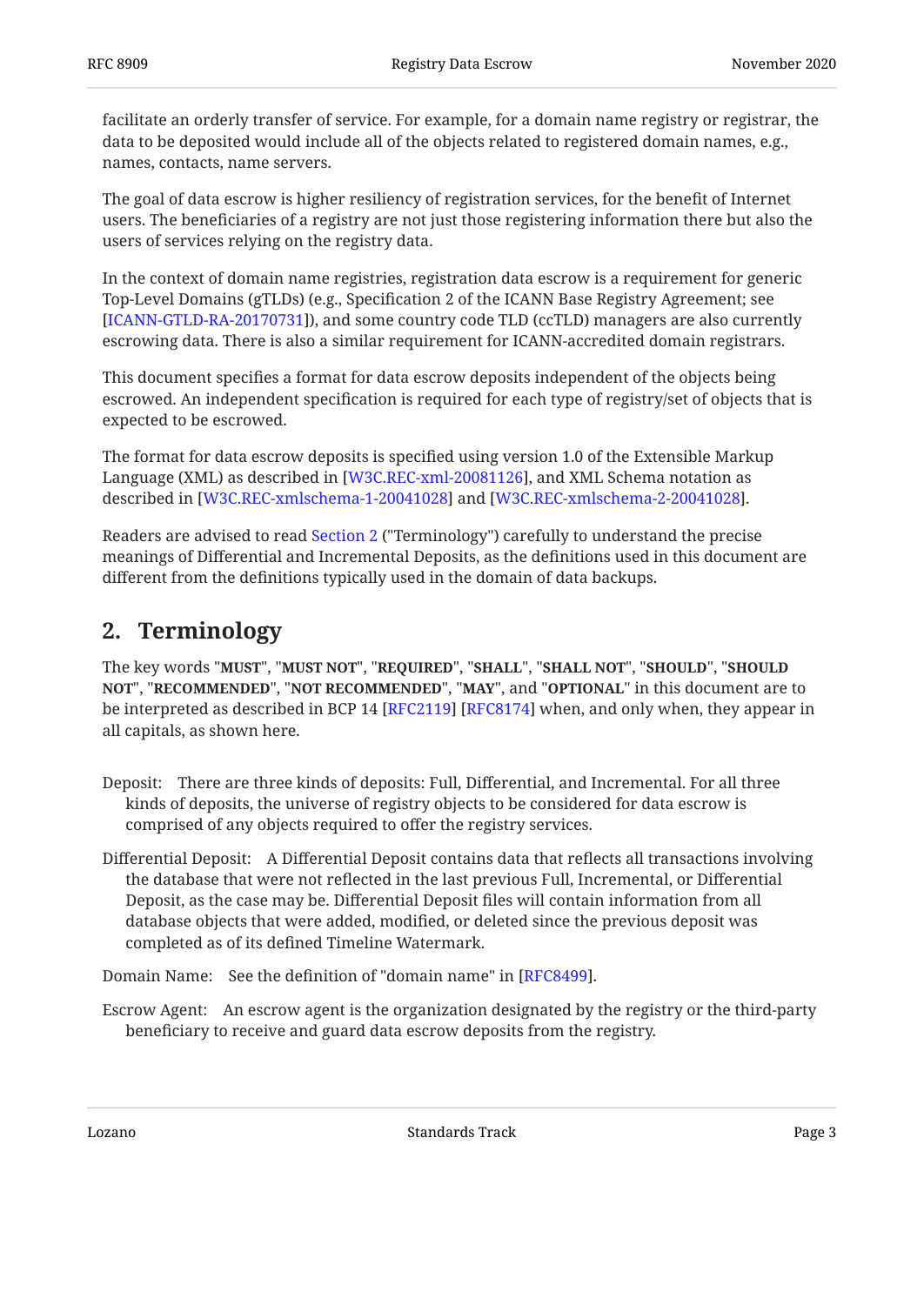- Full Deposit: A Full Deposit contains the registry data that reflects the current and complete registry database and will consist of data that reflects the state of the registry as of a defined Timeline Watermark for the deposit.
- Incremental Deposit: An Incremental Deposit contains data that reflects all transactions involving the database that were not reflected in the last previous Full Deposit. Incremental Deposit files will contain information from all database objects that were added, modified, or deleted since the previous Full Deposit was completed as of its defined Timeline Watermark. If the Timeline Watermark of an Incremental Deposit were to cover the Timeline Watermark of another Incremental or Differential Deposit since the last Full Deposit (i.e., one or more Incremental or Differential Deposits exist for the period between the Timeline Watermark of a Full Deposit and an Incremental or Differential Deposit), the more recent deposit **MUST** contain all of the transactions of the earlier deposit.
- Registrar: See the definition of "registrar" in [RFC8499].
- Registry: See the definition of "registry" in [RFC8499].
- Third-Party Beneficiary: A third-party beneficiary is the organization that, under extraordinary circumstances, would receive the escrow deposits the registry transferred to the escrow agent. This organization could be a backup registry, registry regulator, contracting party of the registry, etc.
- Timeline Watermark: The Timeline Watermark is the point in time on which to base the collecting of database objects for a deposit. Deposits are expected to be consistent with that point in time.

<span id="page-3-0"></span>Top-Level Domain (TLD): See the definition of "Top-Level Domain" in [RFC8499].

## **[3. Problem Scope](#page-3-0)**

In the past few years, the issue of registry continuity has been carefully considered in the gTLD and ccTLD spaces. Various organizations have carried out risk analyses and developed business continuity plans to deal with those risks, should they materialize.

One of the solutions considered and used, especially in the gTLD space, is Registry Data Escrow as a way to ensure the continuity of registry services in the extreme case of registry failure.

So far, almost every registry that uses Registry Data Escrow has its own specification. It is anticipated that more registries will be implementing escrow, especially with an increasing number of domain registries coming into service, adding complexity to this issue.

It would seem beneficial to have a standardized specification for Registry Data Escrow that can be used by any registry to submit its deposits.

While the domain name industry has been the main target for this specification, it has been designed to be as general as possible.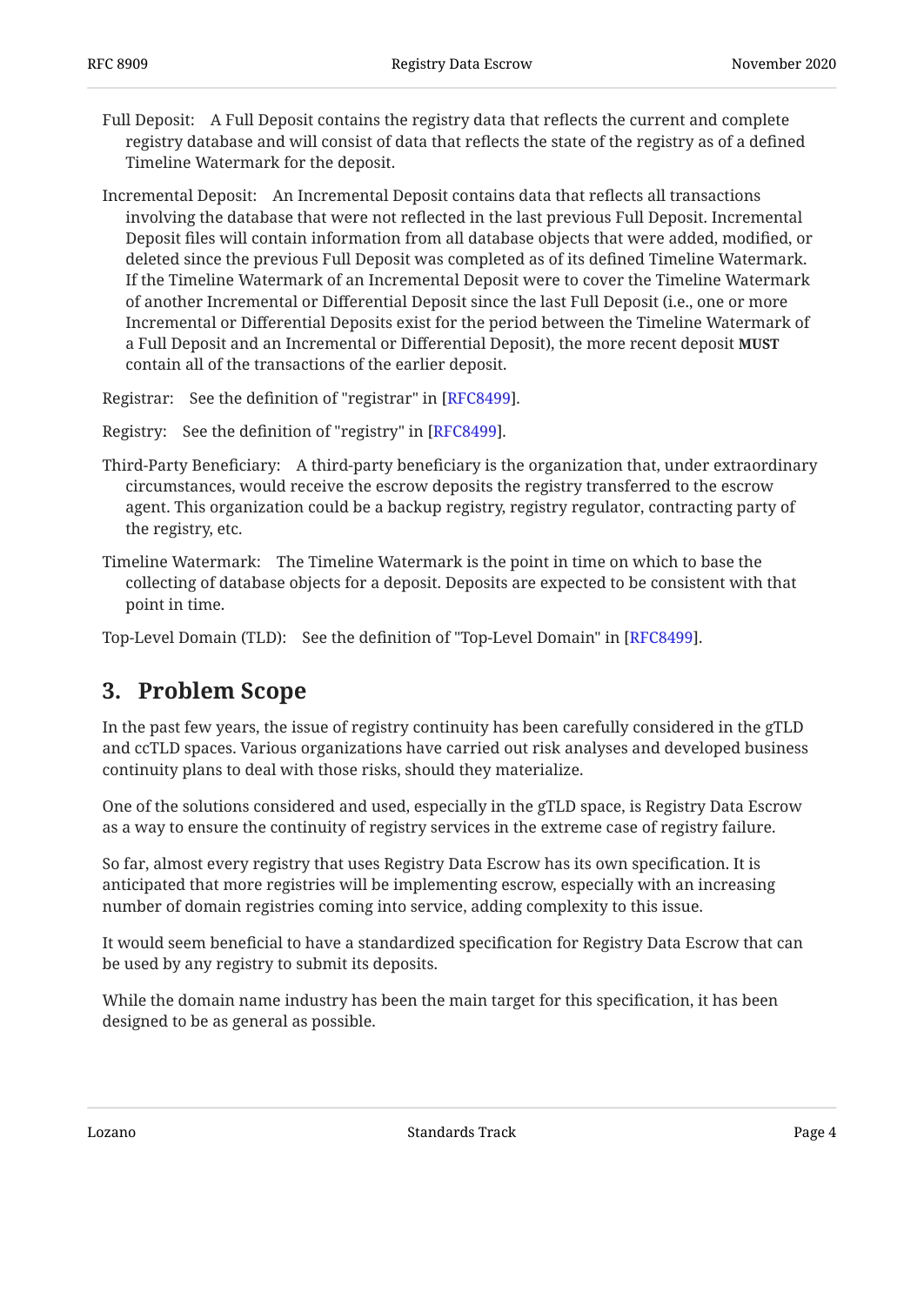Specifications covering the objects used by registration organizations shall identify the format and contents of the deposits a registry has to make, such that a different registry would be able to rebuild the registration services of the former, without its help, in a timely manner and with minimum disruption to its users.

Since the details of the registration services provided vary from registry to registry, specifications covering the objects used by registration organizations shall provide mechanisms that allow extensibility to accommodate variations and extensions of the registration services.

Given the requirement for confidentiality and the importance of accuracy of the information that is handled in order to offer registration services, parties using this specification shall define confidentiality and integrity mechanisms for handling the registration data.

Specifications covering the objects used by registration organizations shall not include in the specification transient objects that can be recreated by the new registry, particularly those of delicate confidentiality, e.g., DNSSEC KSK/ZSK (Key Signing Key / Zone Signing Key) private keys.

Details that are a matter of policy should be identified as such for the benefit of the implementers.

Non-technical issues concerning data escrow, such as whether to escrow data and for what purposes the data may be used, are outside the scope of this document.

Parties using this specification shall use a signaling mechanism to control the transmission, reception, and validation of data escrow deposits. The definition of such a signaling mechanism is outside the scope of this document.

## <span id="page-4-0"></span>**[4. Conventions Used in This Document](#page-4-0)**

The XML namespace prefix "rde" is used for the namespace "urn:ietf:params:xml:ns:rde-1.0", but implementations **MUST NOT** depend on it; instead, they should employ a proper namespaceaware XML parser and serializer to interpret and output the XML documents.

The XML namespace prefixes "rdeObj1" and "rdeObj2", with the corresponding namespaces "urn:example:params:xml:ns:rdeObj1-1.0" and "urn:example:params:xml:ns:rdeObj2-1.0", are used as example data escrow objects.

### <span id="page-4-1"></span>**[4.1. Date and Time](#page-4-1)**

Numerous fields indicate "dates", such as the creation and expiry dates for objects. These fields **SHALL** contain timestamps indicating the date and time in UTC, specified in Internet Date/Time Format (see [RFC3339], Section 5.6[\)](https://www.rfc-editor.org/rfc/rfc3339#section-5.6) with the time-offset parameter specified as "Z".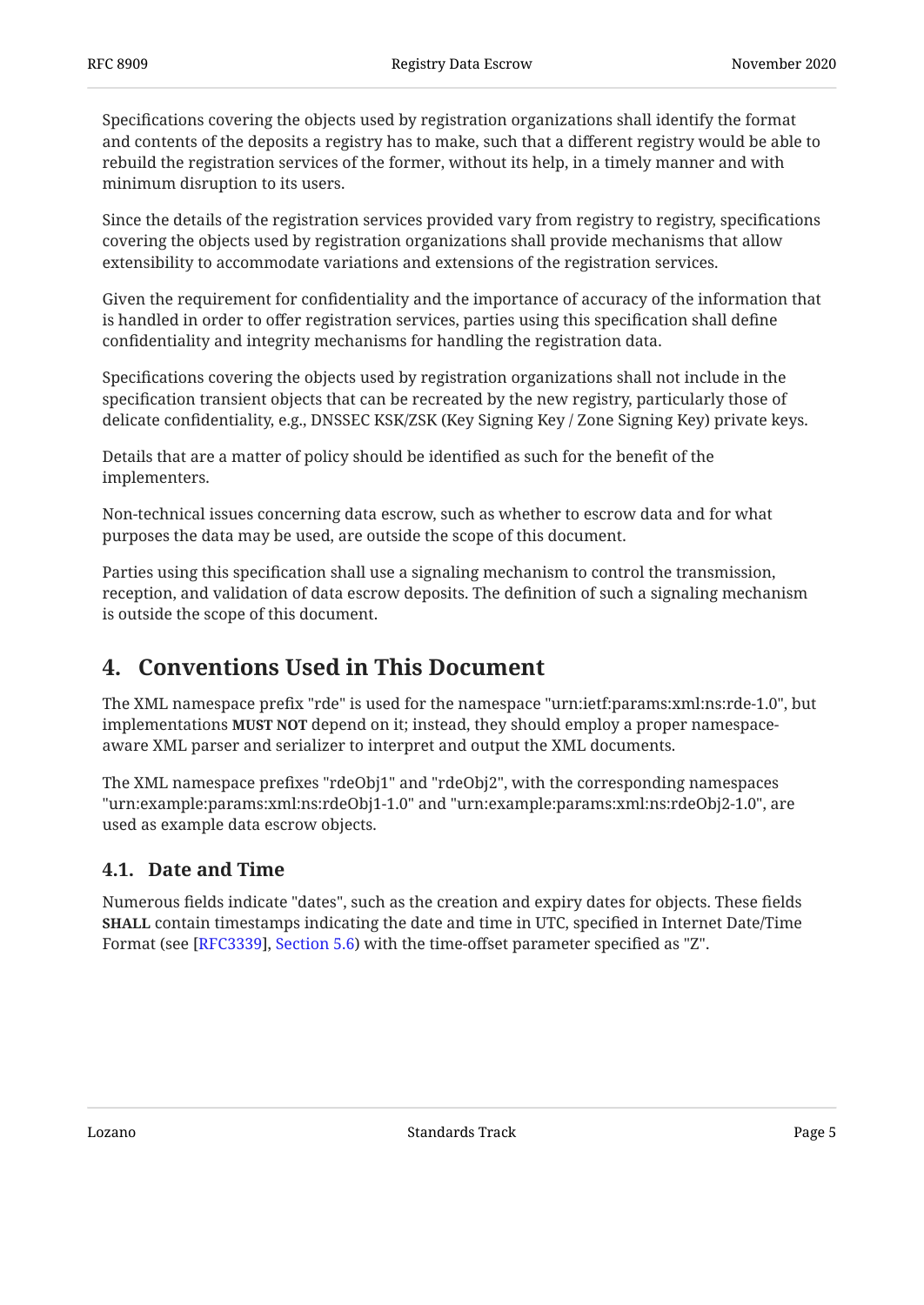## <span id="page-5-0"></span>**[5. Protocol Description](#page-5-0)**

The format for data escrow deposits as produced by a registry is defined below. The deposits are represented in XML ([Section 6\)](#page-6-1). Only the format of the objects deposited is defined. This document does not prescribe the method used to transfer such deposits between the registry and the escrow agent or vice versa.

The protocol intends to be object agnostic, allowing the "overload" of abstract elements using the "substitutionGroup" attribute [W3C.REC-xmlschema-1-20041028] of the XML Schema element to define the actual elements of an object to be escrowed.

The specification for each object to be escrowed **MUST** declare the identifier to be used to reference the object to be deleted or added/modified.

### <span id="page-5-1"></span>**[5.1. Root Element <deposit>](#page-5-1)**

The container or root element for a Registry Data Escrow deposit is <deposit>.

The <deposit> element contains the following attributes:

- A **REQUIRED** "type" attribute that is used to identify the kind of deposit:
	- ∘ FULL: Full.
	- INCR: Incremental.
	- DIFF: Differential. ◦
- $\bullet$  A  $\bf{ReQUIRED}$  "id" attribute that is used to uniquely identify the escrow deposit. Each registry is responsible for maintaining its own escrow deposits' identifier space to ensure uniqueness.
- $\bullet$  A "prevId" attribute that can be used to identify the previous Incremental, Differential, or Full Deposit. This attribute is **REQUIRED** in Differential Deposits ("DIFF" type), is **OPTIONAL** in Incremental Deposits ("INCR" type), and is not used in Full Deposits ("FULL" type).
- An "resend" attribute that is incremented each time the escrow deposit failed the **OPTIONAL** verification procedure at the receiving party and a new escrow deposit needs to be generated by the registry for that specific date. The first time a deposit is generated, the attribute either (1) is omitted or (2) **MUST** be "0". If a deposit needs to be generated again, the attribute **MUST** be set to "1", and so on.

<span id="page-5-2"></span>The <deposit> element contains the following child elements:

### **[5.1.1. Child <watermark> Element](#page-5-2)**

A **REQUIRED** <watermark> element contains the date-time [RFC3339] corresponding to the Timeline Watermark of the deposit.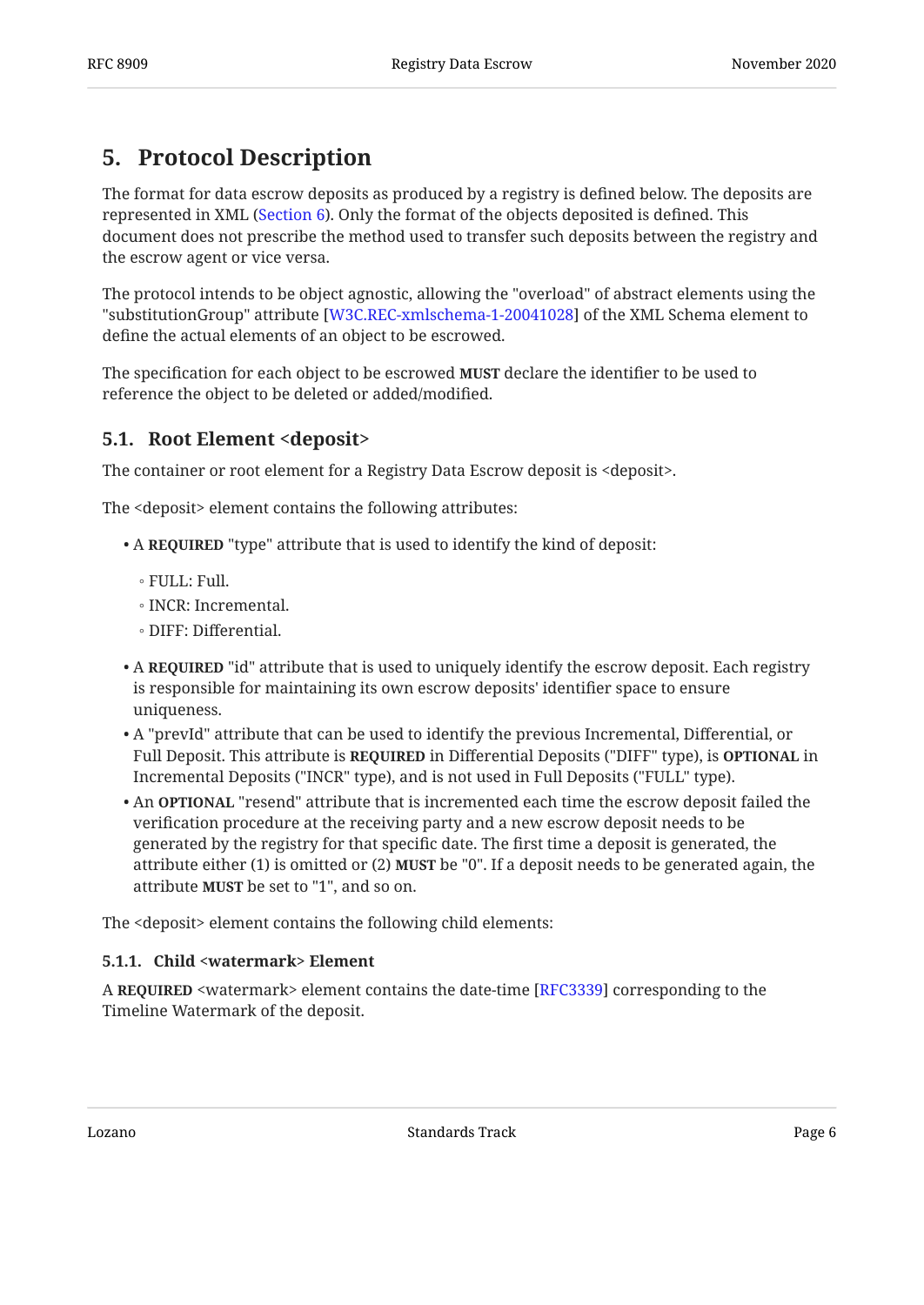### <span id="page-6-2"></span>**[5.1.2. Child <rdeMenu> Element](#page-6-2)**

This element contains auxiliary information regarding the data escrow deposit.

A **REQUIRED** <rdeMenu> element contains the following child elements:

- A REQUIRED <version> element that identifies the RDE protocol version. This value MUST be 1.0.
- $\bullet$  One or more <objURI> elements that contain namespace URIs representing the <contents> and <deletes> element objects.

#### <span id="page-6-3"></span>**[5.1.3. Child <deletes> Element](#page-6-3)**

For Differential Deposits, this element contains the list of objects that have been deleted since the previous deposit of any type. For Incremental Deposits, this element contains the list of objects that have been deleted since the previous Full Deposit.

<span id="page-6-4"></span>This section of the deposit MUST NOT be present in Full Deposits.

#### **[5.1.4. Child <contents> Element](#page-6-4)**

For Full Deposits, this element contains all objects. For Differential Deposits, this element contains the list of objects that have been added or modified since the previous deposit of any type. For Incremental Deposits, this element contains the list of objects that have been added or modified since the previous Full Deposit.

### <span id="page-6-0"></span>**[5.2. Rebuilding the Registry from Data Escrow Deposits](#page-6-0)**

When applying Incremental or Differential Deposits (when rebuilding the registry from data escrow deposits), the relative order of the <deletes> and <contents> elements is important because dependencies may exist between the objects. All of the <deletes> elements **MUST** be applied first, in the order in which they appear. All of the <contents> elements **MUST** be applied next, in the order in which they appear.

If an object is present in the <contents> or <deletes> section of several deposits (e.g., Full and Differential), the registry data from the latest deposit (as defined by the Timeline Watermark) **SHOULD** be used when rebuilding the registry. An object **SHOULD NOT** exist multiple times in either the <contents> or <deletes> elements in a single deposit.

<span id="page-6-1"></span>When rebuilding a registry, the <deletes> section **MUST** be ignored if present in a Full Deposit.

### **[6. Formal Syntax](#page-6-1)**

RDE is specified in XML Schema notation. The formal syntax presented here is a complete schema representation of RDE suitable for automated validation of RDE XML instances.

The <CODE BEGINS> and <CODE ENDS> tags are not part of the schema; they are used to note the beginning and ending of the schema for URI registration purposes.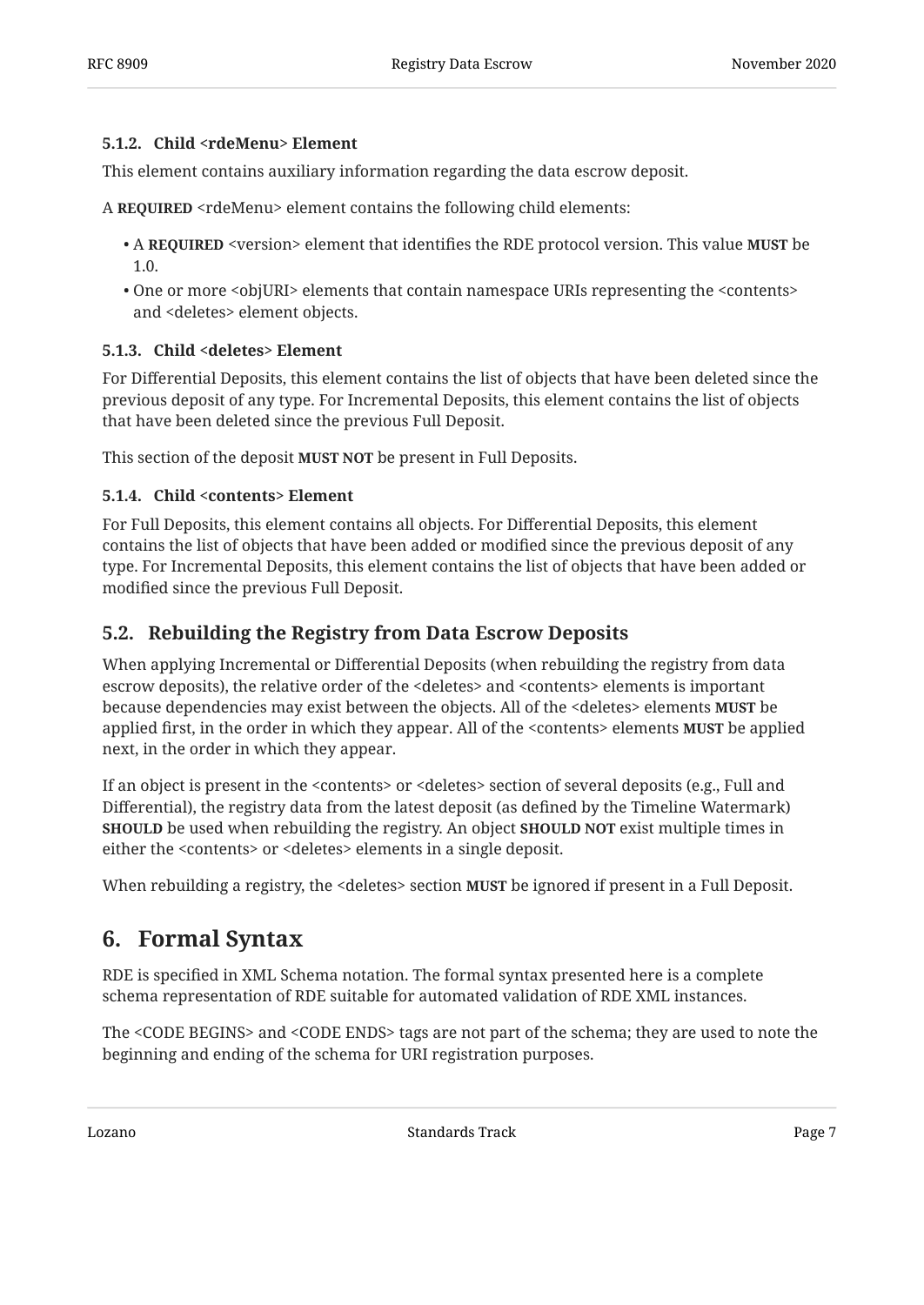### <span id="page-7-0"></span>**[6.1. RDE Schema](#page-7-0)**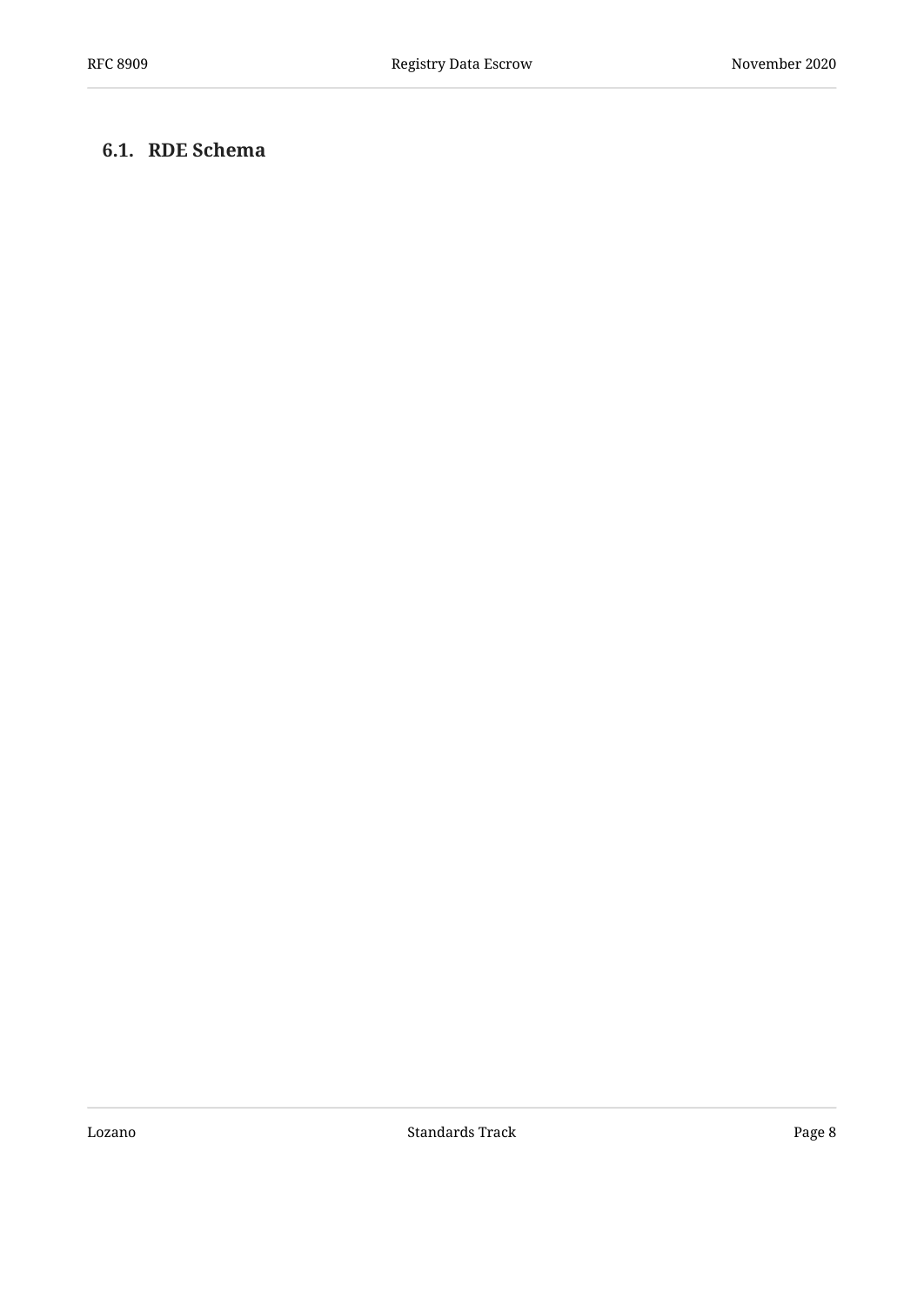```
<CODE BEGINS>
<?xml version="1.0" encoding="UTF-8"?>
<schema targetNamespace="urn:ietf:params:xml:ns:rde-1.0"
   xmlns:rde="urn:ietf:params:xml:ns:rde-1.0"
   xmlns="http://www.w3.org/2001/XMLSchema"
   elementFormDefault="qualified">
   <annotation>
     <documentation>
       Registry Data Escrow schema
     </documentation>
   </annotation>
   <!-- Root element -->
   <element name="deposit" type="rde:escrowDepositType"/>
  \leftarrow!-- RDE types -->
   <complexType name="escrowDepositType">
     <sequence>
       <element name="watermark" type="dateTime"/>
       <element name="rdeMenu" type="rde:rdeMenuType"/>
       <element name="deletes" type="rde:deletesType" minOccurs="0"/>
       <element name="contents" type="rde:contentsType"
         minOccurs="0"/>
     </sequence>
     <attribute name="type" type="rde:depositTypeType"
       use="required"/>
     <attribute name="id" type="rde:depositIdType" use="required"/>
     <attribute name="prevId" type="rde:depositIdType"/>
     <attribute name="resend" type="unsignedShort" default="0"/>
   </complexType>
   <!-- Menu type -->
   <complexType name="rdeMenuType">
     <sequence>
       <element name="version" type="rde:versionType"/>
       <element name="objURI" type="anyURI" maxOccurs="unbounded"/>
     </sequence>
   </complexType>
   <!-- Deletes type -->
   <complexType name="deletesType">
     <sequence minOccurs="0" maxOccurs="unbounded">
       <element ref="rde:delete"/>
     </sequence>
   </complexType>
   <element name="delete" type="rde:deleteType" abstract="true"/>
   <complexType name="deleteType">
     <complexContent>
       <restriction base="anyType"/>
     </complexContent>
   </complexType>
   <!-- Contents type -->
   <complexType name="contentsType">
     <sequence minOccurs="0" maxOccurs="unbounded">
```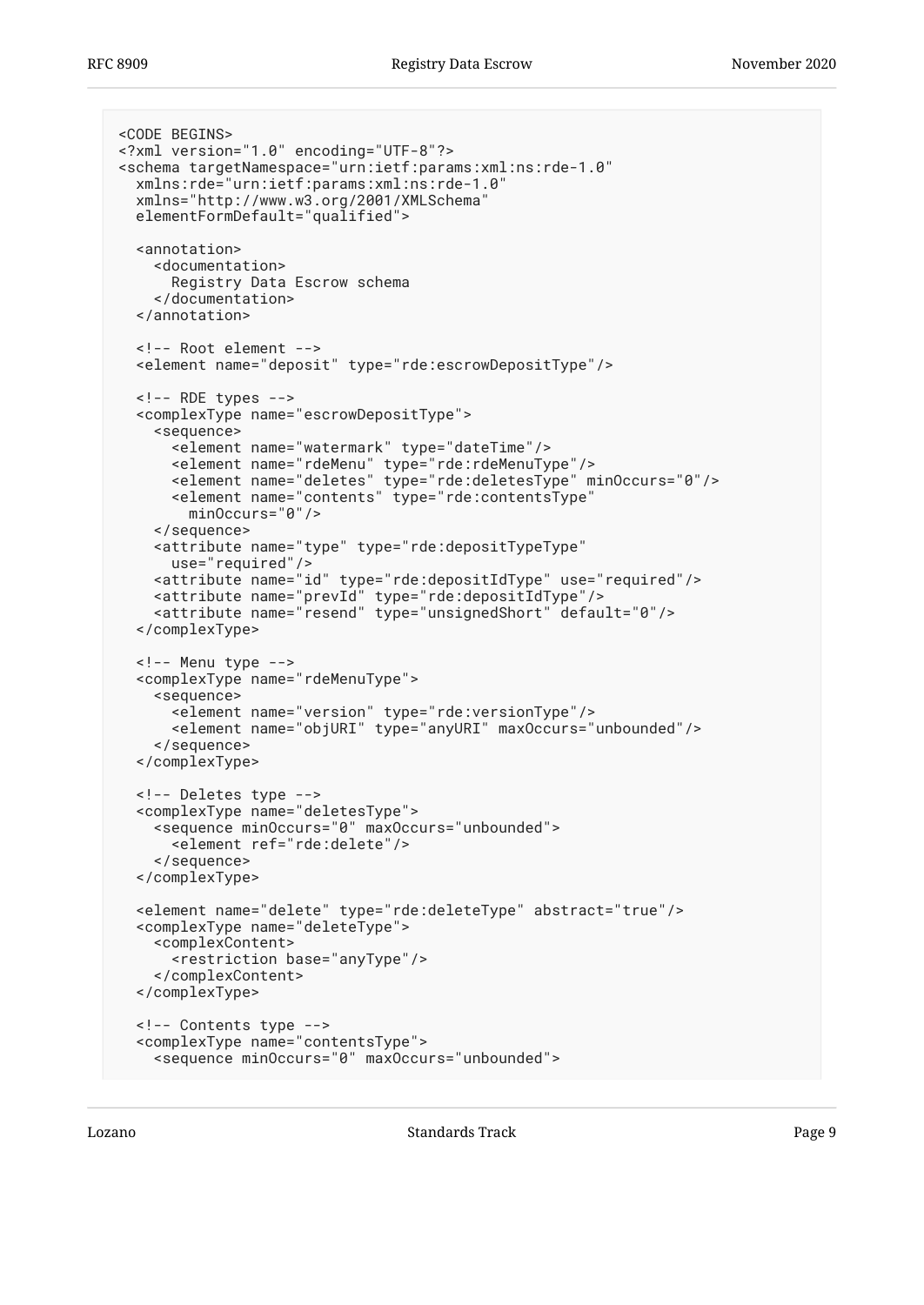```
 <element ref="rde:content"/>
     </sequence>
   </complexType>
   <element name="content" type="rde:contentType" abstract="true"/>
   <complexType name="contentType">
     <complexContent>
       <restriction base="anyType"/>
     </complexContent>
   </complexType>
   <!-- Type of deposit -->
   <simpleType name="depositTypeType">
     <restriction base="token">
       <enumeration value="FULL"/>
      <enumeration value="INCR
       <enumeration value="DIFF"/>
     </restriction>
   </simpleType>
   <!-- Deposit identifier type -->
   <simpleType name="depositIdType">
     <restriction base="token">
      \epsilon <pattern value="\w{1,13}"/>
     </restriction>
   </simpleType>
   <!-- A RDE version number is a dotted pair of decimal numbers -->
   <simpleType name="versionType">
    <restriction base="token">
       <pattern value="[1-9]+\.[0-9]+"/>
       <enumeration value="1.0"/>
     </restriction>
   </simpleType>
</schema>
<CODE ENDS>
```
## <span id="page-9-0"></span>**[7. Internationalization Considerations](#page-9-0)**

Data escrow deposits are represented in XML, which provides native support for encoding information using the Unicode character set and its more compact representations, including UTF-8. Conformant XML processors recognize both UTF-8 and UTF-16. Though XML includes provisions to identify and use other character encodings through the use of an "encoding" attribute in an <?xml?> declaration, the use of UTF-8 is **RECOMMENDED**.

## <span id="page-9-1"></span>**[8. IANA Considerations](#page-9-1)**

This document uses URNs to describe XML namespaces and XML schemas conforming to a registry mechanism described in [RFC3688]. Two URI assignments have been registered by the IANA.

Registration for the RDE namespace: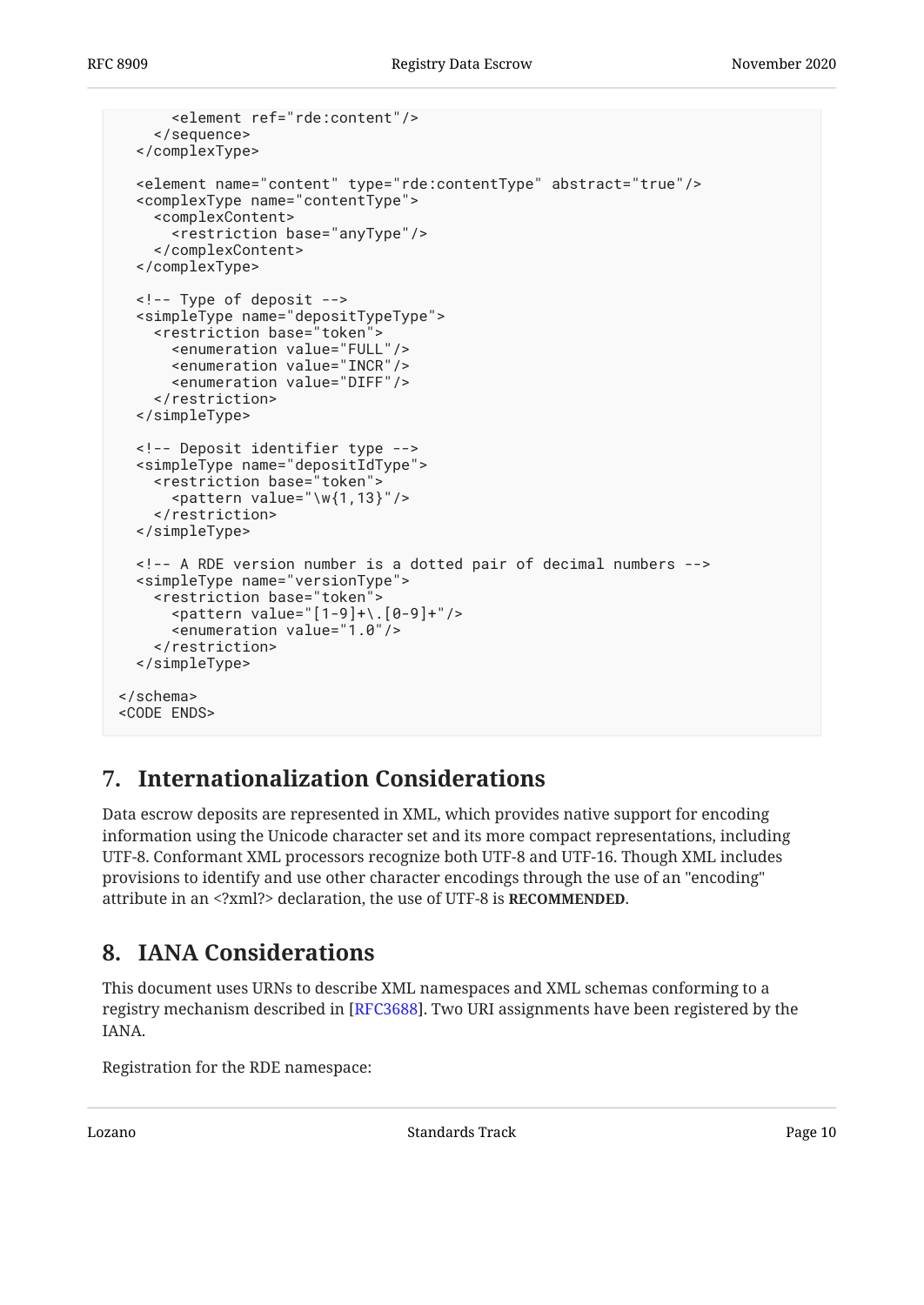```
URI:
urn:ietf:params:xml:ns:rde-1.0 
Registrant Contact:
IESG 
XML:
None. Namespace URIs do not represent an XML specification.
```
Registration for the RDE XML schema:

```
URI:
urn:ietf:params:xml:schema:rde-1.0 
Registrant Contact:
IESG
```
<span id="page-10-0"></span>See [Section 6](#page-6-1) ("Formal Syntax") of this document.

## **[9. Security Considerations](#page-10-0)**

This specification does not define the security mechanisms to be used in the transmission of the data escrow deposits, since it only specifies the minimum necessary to enable the rebuilding of a registry from deposits without intervention from the original registry.

Depending on local policies, some elements -- or, most likely, the whole deposit -- will be considered confidential. As such, the parties **SHOULD** take all necessary precautions, such as encrypting the data at rest and in transit to avoid inadvertent disclosure of private data. Regardless of the precautions taken by the parties regarding data at rest and in transit, authentication credentials MUST NOT be escrowed.

Authentication of the parties passing data escrow deposit files is also of the utmost importance. The escrow agent **MUST** properly authenticate the identity of the registry before accepting data escrow deposits. Similarly, the registry **MUST** authenticate the identity of the escrow agent before submitting any data.

Additionally, the registry and the escrow agent **MUST** use integrity-checking mechanisms to ensure that the data transmitted is what the source intended. Validation of the contents by the escrow agent is **RECOMMENDED** to ensure not only that the file was transmitted correctly from the registry but also that the contents are "meaningful".

Note: If Transport Layer Security (TLS) is used when providing an escrow service, the recommendations in [RFC7525] **MUST** be implemented.

## <span id="page-10-1"></span>**[10. Privacy Considerations](#page-10-1)**

This specification defines a format that may be used to escrow personal data. The process of data escrow is governed by a legal document agreed upon by the parties, and such a legal document must ensure that privacy-sensitive and/or personal data receives the required protection.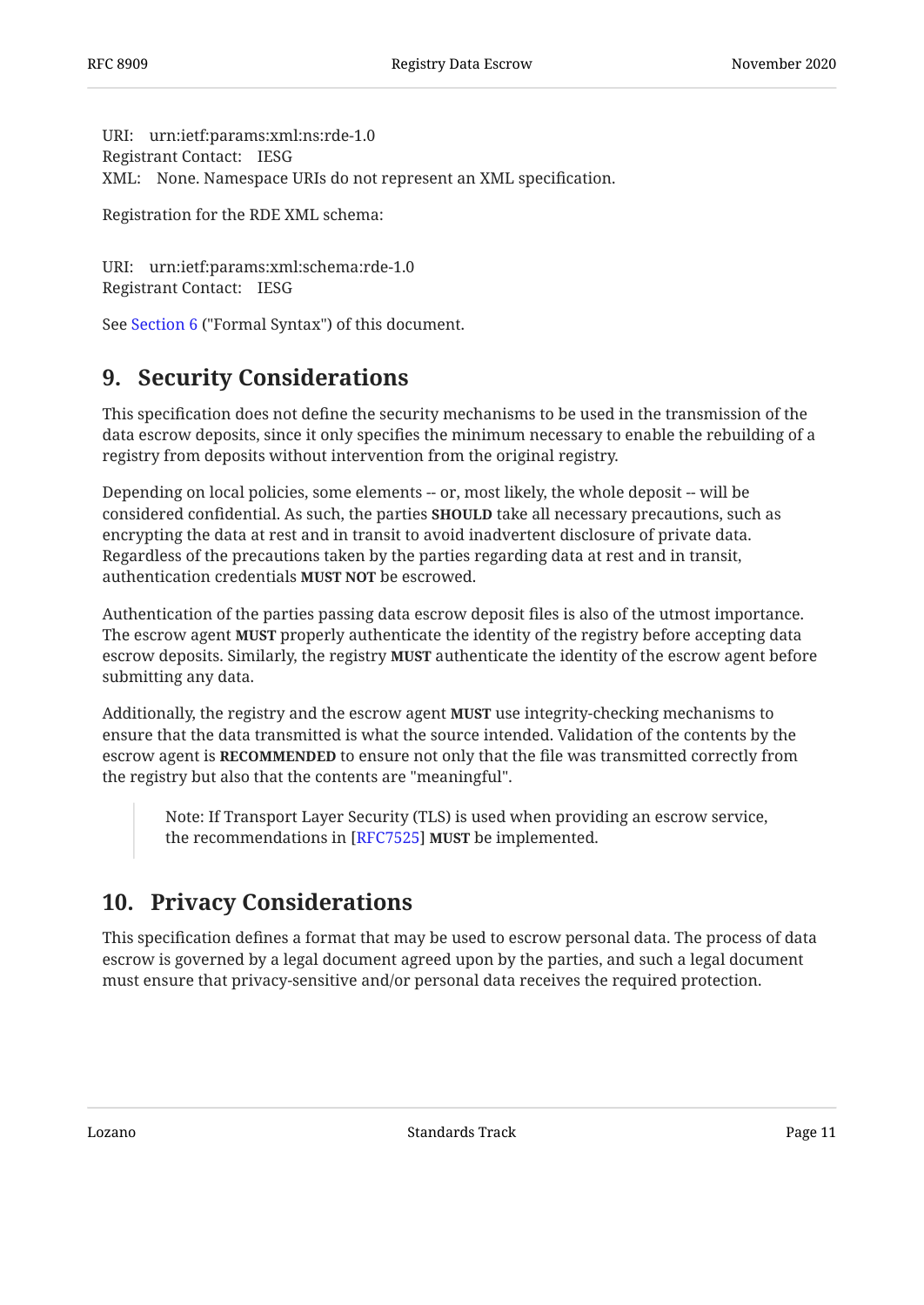## <span id="page-11-0"></span>**[11. Example of a Full Deposit](#page-11-0)**

Example of a Full Deposit with the two example objects rdeObj1 and rdeObj2:

```
<?xml version="1.0" encoding="UTF-8"?>
<rde:deposit
   xmlns:rde="urn:ietf:params:xml:ns:rde-1.0"
 xmlns:rdeObj1="urn:example:params:xml:ns:rdeObj1-1.0"
 xmlns:rdeObj2="urn:example:params:xml:ns:rdeObj2-1.0"
   type="FULL"
  id="20191018001">
   <rde:watermark>2019-10-17T23:59:59Z</rde:watermark>
   <rde:rdeMenu>
     <rde:version>1.0</rde:version>
     <rde:objURI>urn:example:params:xml:ns:rdeObj1-1.0</rde:objURI>
     <rde:objURI>urn:example:params:xml:ns:rdeObj2-1.0</rde:objURI>
   </rde:rdeMenu>
   <rde:contents>
     <rdeObj1:rdeObj1>
       <rdeObj1:name>EXAMPLE</rdeObj1:name>
     </rdeObj1:rdeObj1>
     <rdeObj2:rdeObj2>
       <rdeObj2:id>fsh8013-EXAMPLE</rdeObj2:id>
     </rdeObj2:rdeObj2>
  </rde:contents>
</rde:deposit>
```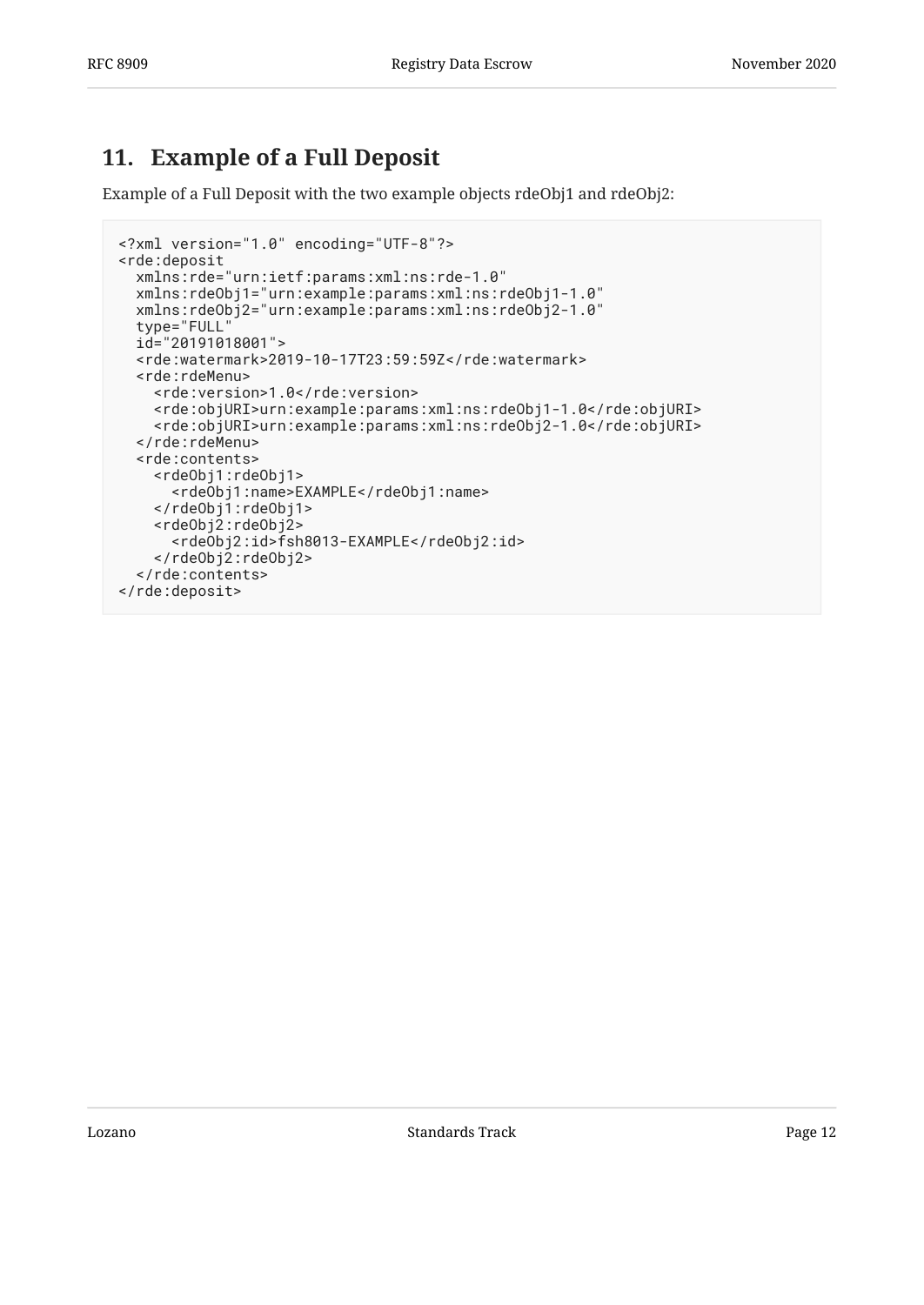## <span id="page-12-0"></span>**[12.](#page-12-0) Example of a Diff[erential Deposit](#page-12-0)**

Example of a Differential Deposit with the two example objects rdeObj1 and rdeObj2:

```
<?xml version="1.0" encoding="UTF-8"?>
<rde:deposit
   xmlns:rde="urn:ietf:params:xml:ns:rde-1.0"
 xmlns:rdeObj1="urn:example:params:xml:ns:rdeObj1-1.0"
 xmlns:rdeObj2="urn:example:params:xml:ns:rdeObj2-1.0"
   type="DIFF"
   id="20191019001" prevId="20191018001">
   <rde:watermark>2019-10-18T23:59:59Z</rde:watermark>
   <rde:rdeMenu>
     <rde:version>1.0</rde:version>
       <rde:objURI>urn:example:params:xml:ns:rdeObj1-1.0</rde:objURI>
       <rde:objURI>urn:example:params:xml:ns:rdeObj2-1.0</rde:objURI>
   </rde:rdeMenu>
   <rde:contents>
     <rdeObj1:rdeObj1>
       <rdeObj1:name>EXAMPLE2</rdeObj1:name>
     </rdeObj1:rdeObj1>
     <rdeObj2:rdeObj2>
       <rdeObj2:id>sh8014-EXAMPLE</rdeObj2:id>
     </rdeObj2:rdeObj2>
  </rde:contents>
</rde:deposit>
```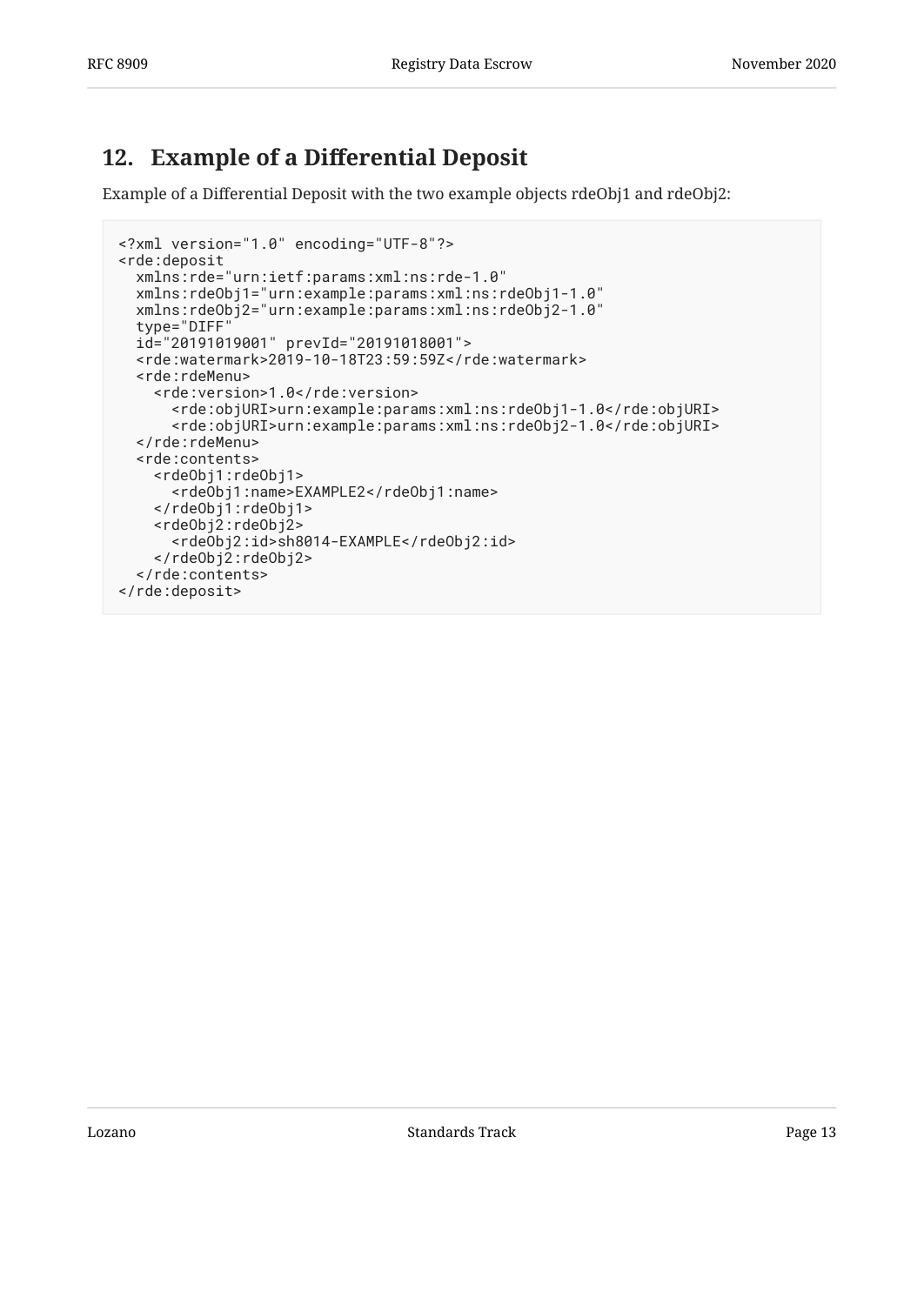## <span id="page-13-0"></span>**[13. Example of an Incremental Deposit](#page-13-0)**

Example of an Incremental Deposit with the two example objects rdeObj1 and rdeObj2:

```
<?xml version="1.0" encoding="UTF-8"?>
<rde:deposit
   xmlns:rde="urn:ietf:params:xml:ns:rde-1.0"
   xmlns:rdeObj1="urn:example:params:xml:ns:rdeObj1-1.0"
   xmlns:rdeObj2="urn:example:params:xml:ns:rdeObj2-1.0"
   type="INCR"
  id="20200317001" prevId="20200314001">
   <rde:watermark>2020-03-16T23:59:59Z</rde:watermark>
   <rde:rdeMenu>
     <rde:version>1.0</rde:version>
     <rde:objURI>urn:example:params:xml:ns:rdeObj1-1.0</rde:objURI>
     <rde:objURI>urn:example:params:xml:ns:rdeObj2-1.0</rde:objURI>
   </rde:rdeMenu>
   <rde:deletes>
     <rdeObj1:delete>
       <rdeObj1:name>EXAMPLE1</rdeObj1:name>
     </rdeObj1:delete>
     <rdeObj2:delete>
       <rdeObj2:id>fsh8013-EXAMPLE</rdeObj2:id>
     </rdeObj2:delete>
   </rde:deletes>
   <rde:contents>
     <rdeObj1:rdeObj1>
       <rdeObj1:name>EXAMPLE2</rdeObj1:name>
     </rdeObj1:rdeObj1>
     <rdeObj2:rdeObj2>
       <rdeObj2:id>sh8014-EXAMPLE</rdeObj2:id>
     </rdeObj2:rdeObj2>
   </rde:contents>
</rde:deposit>
```
## <span id="page-13-2"></span><span id="page-13-1"></span>**[14. References](#page-13-1)**

### **[14.1. Normative References](#page-13-2)**

- <span id="page-13-3"></span>**[RFC2119]** Bradner, S., "Key words for use in RFCs to Indicate Requirement Levels", BCP 14, RFC 2119, DOI 10.17487/RFC2119, March 1997, <[https://www.rfc-editor.org/info/](https://www.rfc-editor.org/info/rfc2119) . [rfc2119>](https://www.rfc-editor.org/info/rfc2119)
- <span id="page-13-5"></span>**[RFC3339]** Klyne, G. and C. Newman, "Date and Time on the Internet: Timestamps", RFC 3339, DOI 10.17487/RFC3339, July 2002, [<https://www.rfc-editor.org/info/](https://www.rfc-editor.org/info/rfc3339) . [rfc3339>](https://www.rfc-editor.org/info/rfc3339)
- <span id="page-13-4"></span>**[RFC8174]** Leiba, B., "Ambiguity of Uppercase vs Lowercase in RFC 2119 Key Words", BCP 14, RFC 8174, DOI 10.17487/RFC8174, May 2017, [<https://www.rfc-editor.org/info/](https://www.rfc-editor.org/info/rfc8174) . [rfc8174>](https://www.rfc-editor.org/info/rfc8174)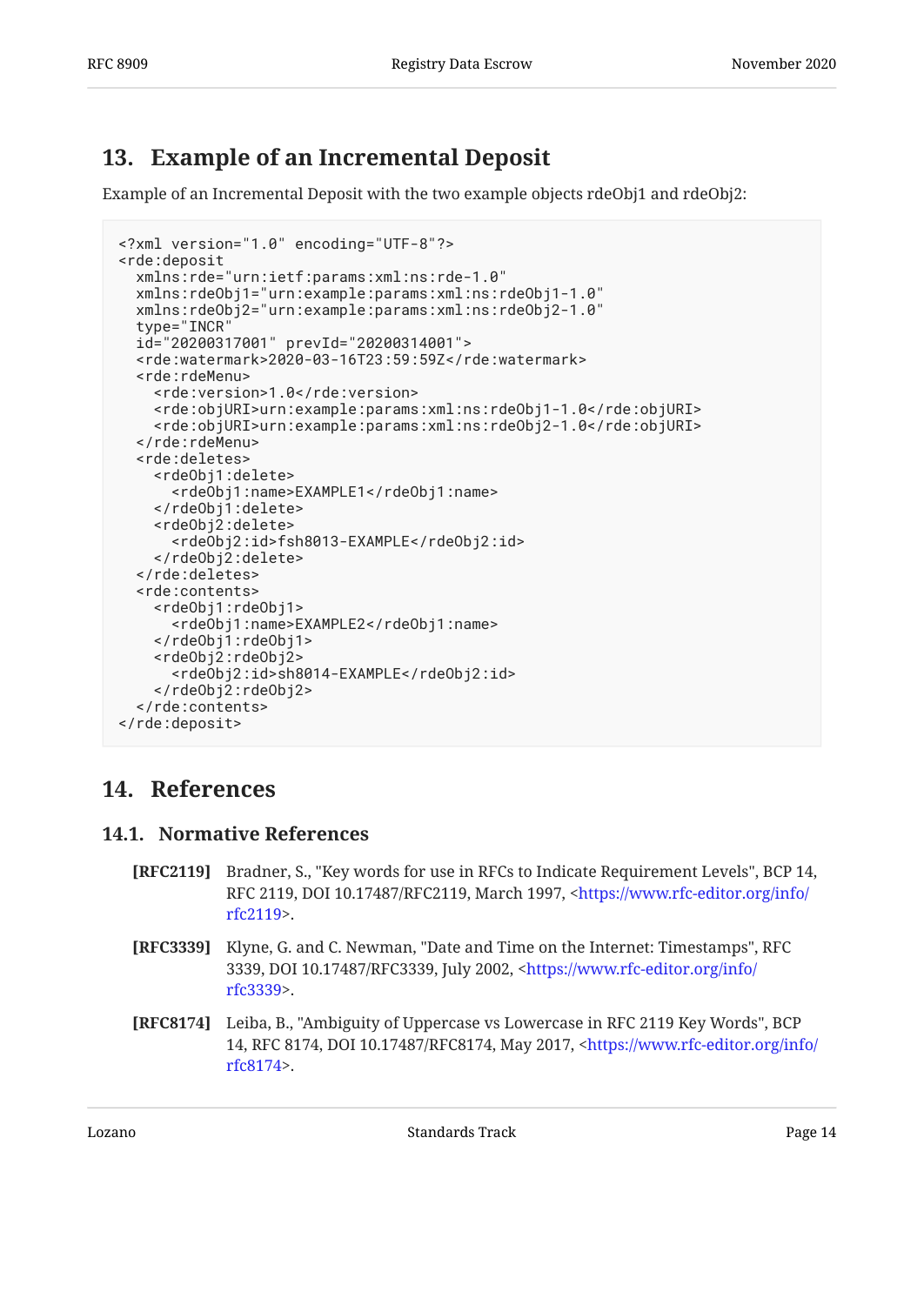- <span id="page-14-6"></span>**[RFC8499]** Hoffman, P., Sullivan, A., and K. Fujiwara, "DNS Terminology", BCP 219, RFC 8499, DOI 10.17487/RFC8499, January 2019, <[https://www.rfc-editor.org/info/](https://www.rfc-editor.org/info/rfc8499) . [rfc8499>](https://www.rfc-editor.org/info/rfc8499)
- <span id="page-14-3"></span>**[W3C.REC-xml-20081126]** Bray, T., Ed., Paoli, J., Ed., Sperberg-McQueen, C.M., Ed., Maler, E., Ed., and F. Yergeau, Ed., "Extensible Markup Language (XML) 1.0 (Fifth Edition)", REC-xml-20081126, November 2008, [<https://www.w3.org/TR/2008/REC-](https://www.w3.org/TR/2008/REC-xml-20081126/). [xml-20081126/>](https://www.w3.org/TR/2008/REC-xml-20081126/)
- <span id="page-14-4"></span>**[W3C.REC-xmlschema-1-20041028]** Thompson, H.S., Ed., Beech, D., Ed., Maloney, M., Ed., and N. Mendelsohn, Ed., "XML Schema Part 1: Structures Second Edition", RECxmlschema-1-20041028, October 2004, <[https://www.w3.org/TR/2004/REC-](https://www.w3.org/TR/2004/REC-xmlschema-1-20041028/). [xmlschema-1-20041028/>](https://www.w3.org/TR/2004/REC-xmlschema-1-20041028/)
- <span id="page-14-5"></span>**[W3C.REC-xmlschema-2-20041028]** , Biron, P. V., Ed. and A. Malhotra, Ed. "XML Schema Part 2: Datatypes Second Edition", REC-xmlschema-2-20041028, October 2004, [<https://](https://www.w3.org/TR/2004/REC-xmlschema-2-20041028/) . [www.w3.org/TR/2004/REC-xmlschema-2-20041028/](https://www.w3.org/TR/2004/REC-xmlschema-2-20041028/)>

### <span id="page-14-0"></span>**[14.2. Informative References](#page-14-0)**

- <span id="page-14-7"></span><span id="page-14-2"></span>**[ICANN-GTLD-RA-20170731]** ICANN, "Base Registry Agreement", 31 July 2017, [<https://](https://newgtlds.icann.org/sites/default/files/agreements/agreement-approved-31jul17-en.pdf) . [en.pdf](https://newgtlds.icann.org/sites/default/files/agreements/agreement-approved-31jul17-en.pdf)> newgtlds.icann.org/sites/default/fi[les/agreements/agreement-approved-31jul17-](https://newgtlds.icann.org/sites/default/files/agreements/agreement-approved-31jul17-en.pdf)
	- **[RFC3688]** Mealling, M., "The IETF XML Registry", BCP 81, RFC 3688, DOI 10.17487/RFC3688, January 2004, <https://www.rfc-editor.org/info/rfc3688>.
	- **[RFC7525]** Sheffer, Y., Holz, R., and P. Saint-Andre, "Recommendations for Secure Use of , Transport Layer Security (TLS) and Datagram Transport Layer Security (DTLS)" BCP 195, RFC 7525, DOI 10.17487/RFC7525, May 2015, [<https://www.rfc-](https://www.rfc-editor.org/info/rfc7525). [editor.org/info/rfc7525>](https://www.rfc-editor.org/info/rfc7525)

### <span id="page-14-8"></span><span id="page-14-1"></span>**[Acknowledgments](#page-14-1)**

Special suggestions that were incorporated into this document were provided by James Gould, Edward Lewis, Jaap Akkerhuis, Lawrence Conroy, Marc Groeneweg, Michael Young, Chris Wright, Patrick Mevzek, Stephen Morris, Scott Hollenbeck, Stephane Bortzmeyer, Warren Kumari, Paul Hoffman, Vika Mpisane, Bernie Hoeneisen, Jim Galvin, Andrew Sullivan, Hiro Hotta, Christopher Browne, Daniel Kalchev, David Conrad, James Mitchell, Francisco Obispo, Bhadresh Modi, and Alexander Mayrhofer.

Shoji Noguchi and Francisco Arias participated as coauthors through version 07 of draft-ariasnoguchi-registry-data-escrow (the precursor to this document) and provided invaluable support for this document.